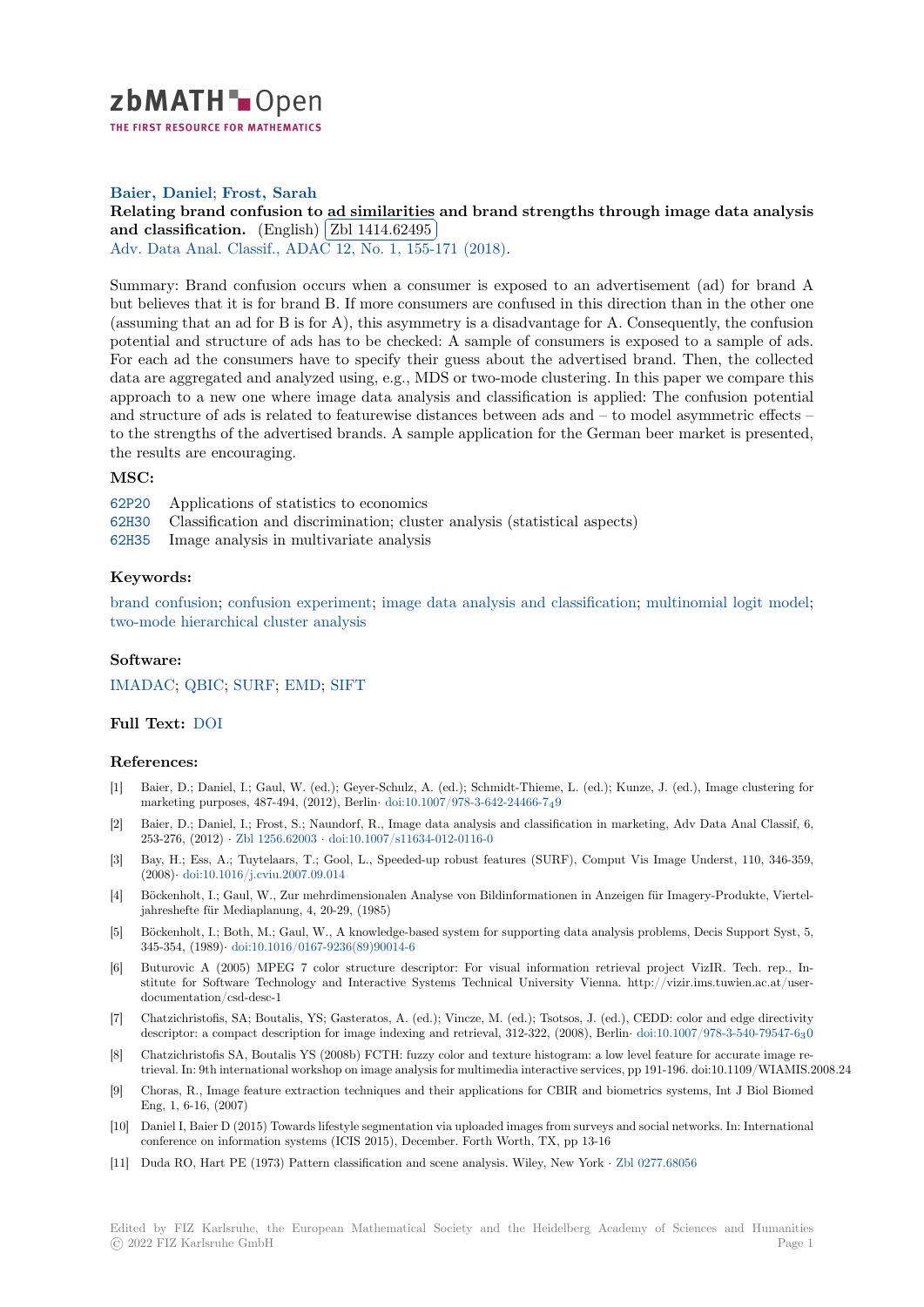- [12] Espejo, E.; Gaul, W.; Gaul, W. (ed.); Schrader, M. (ed.), Two-mode hierarchical clustering as an instrument for marketing research, 121-128, (1986), Amsterdam
- [13] Farrokhnia F, Jain A (1991) A multi-channel filtering approach to texture segmentation. In: Proceedings of the IEEE computer society conference on computer vision and pattern recognition, pp 364-370
- [14] Fleuret, F.; Geman, D., Stationary features and cat detection, J Mach Learn Res, 9, 2549-2578, (2008) *·* Zbl 1225.68259
- [15] Frost S (2014) Distanzmaße in der Bildähnlichkeitsanalyse: Neue Verfahren und deren Anwendung im Marketing. Dr. Kovac, Hamburg
- [16] Frost, S.; Baier, D.; Lausen, B. (ed.); Poel, D. (ed.); Ultsch, A. (ed.), Comparing earth mover's distance and its approximations for clustering images, 69-78, (2013), Berlin*·* doi:10.1007/978-3-319-00035-0<sup>6</sup>
- [17] Fu, KS; Rosenfeld, A., Pattern recognition and image processing, IEEE Trans Comput, 25, 1336-1346, (1976) *·* Zbl 0348.68057
- [18] Gaul W, Baier D (1994) Marktforschung und Marketing-Management: Computerbasierte Entscheidungsunterstützung; Buch mit Diskette, 2nd edn. Oldenbourg, München
- [19] Huang J, Kumar R, Mitra M, Zhu WJ, Zabi[h R \(1997\) Image indexing using](https://dx.doi.org/10.1007/978-3-319-00035-0_6) color correlograms. In: Proceedings of the IEEE computer society conference on computer vision and pattern recognition, pp 762-768
- [20] Kato T (1992) Database architecture for content-based image retrieval. In; SPIE/IS&T 1992 symposium on electronic imaging: science and technology. International Society for Optics and Photonics, San Jose, CA, pp 112-123
- [21] Keon, JW, Product positioning: trinodal mapping of brand images, ad images, and consumer preference, J Mark Res, 20, 380-392, (1983)*·* doi:10.2307/3151442
- [22] Keon, JW, Copy testing ads for imagery products, J Advert Res, 23, 41-48, (1984)
- [23] Liu, Y.; Zhang, D.; Lu, G.; Ma, WY, A survey of content-based image retrieval with high-level semantics, Pattern Recognit, 40, 262-282, (2007) *·* Zbl 1103.68503 *·* doi:10.1016/j.patcog.2006.04.045
- [24] Lowe D (1999) [Object recognition fro](https://dx.doi.org/10.2307/3151442)m local scale-invariant features. In: The proceedings of the seventh IEEE international conference on computer vision, vol 2, pp 1150-1157
- [25] Lowe, D., Distinctive image features from scale-invariant keypoints, Int J Comput Vis, 60, 91-110, (2004)*·* doi:10.1023/B:VISI.0000029664.99615.94
- [26] Maheshwari M, Silak[ari S, Motwani](https://zbmath.org/1103.68503) [M \(2009\) Image clustering using co](https://dx.doi.org/10.1016/j.patcog.2006.04.045)lor and texture. In: First international conference on computational intelligence. Communication systems and networks, Indore, India, pp 403-408
- [27] Manjunath BS, Salembier P, Sikora T (eds) (2002) Introduction to MPEG-7: multimedia content description interface. Wiley, Chichester
- [28] Mechelen, IV; Bock, HH; Boeck, PD, Two-mode clustering methods: a structured overview, Stat Methods Med Res, 13, 363-394, (2004) *·* Zbl 1053.62078 *·* doi:10.1191/0962280204sm373ra
- [29] Nesshoever C (2013) Bier: Das Grauen der deutschen Brauer. Manager Magazin online p 20.12.2013
- [30] Niblack W, Barber R, Equitz W, Flickner M, Glasman E, Petkovic D, Yanker P, Faloutsos C, Taubin G (1993) The QBIC Project: Querying images by content using color, texture, and shape. IS&T/SPIE 1993 symposium on electronic imaging: science and techn[ology, internati](https://zbmath.org/1053.62078)o[nal society for optics and photoni](https://dx.doi.org/10.1191/0962280204sm373ra)cs, San Jose, CA, pp 173-187
- [31] Niemann H (1983) Klassifikation von Mustern. Springer, Berlin *·* Zbl 0537.68084 *·* doi:10.1007/978-3-642-47517-7
- [32] Nishisato, S.; Gaul, W., An approach to marketing data analysis: the forced classification procedure of dual scaling, J Mark Res, 27, 354-360, (1990)*·* doi:10.2307/3172592
- [33] Ohm, JR; Cieplinski, L.; Kim, H.; Krishnamachari, S.; Manjunath, B.; Messing, D.; Yamada, A.; Manjunath, BS (ed.); Salembier, P. (ed.); Sikora, T. (ed.), The MPEG-7 color descripto[rs, 187-212, \(20](https://zbmath.org/0537.68084)0[2\), Chichester](https://dx.doi.org/10.1007/978-3-642-47517-7)
- [34] Okada, A.; Imaizumi, T., Asymmetric multidimensional scaling of two-mode three-way proximities, J Classif, 14, 195-224, (1997) *·* Zbl 0905.92035 *·* [doi:10.1007/s003579](https://dx.doi.org/10.2307/3172592)900010
- [35] Okada, A.; Imaizumi, T.; Decker, R. (ed.); Lenz, HJ (ed.), Multidimensional scaling of asymmetric proximities with a dominance point, 307-318, (2007), Berlin*·* doi:10.1007/978-3-540-70981-735
- [36] Park DK, Jeon YS, Won CS (2000) Efficient use of local edge histogram descriptor. In: Proceedings of the 2000 ACM workshops on multi[media, pp 51-54](https://zbmath.org/0905.92035)
- [37] Pele, O.; Werman, M., Fast and robust earth mover's distances, IEEE 12th Int Conf Comput Vis, 12, 460-467, (2009)
- [38] Rix R (2003) Zweimodale hierarchisc[he Clusteranalyse. Gabler, Wiesb](https://dx.doi.org/10.1007/978-3-540-70981-7_35)aden*·* doi:10.1007/978-3-322-81565-1
- [39] Rocci, R.; Vichi, M., Two-mode multi-partitioning, Comput Stat Data Anal, 52, 1984-2003, (2008) *·* Zbl 1452.62463 *·* doi:10.1016/j.csda.2007.06.025
- [40] Rosenfeld A (1969) Picture processing by computer. Computer science and applied mathematics. Academic Press, New York *·* Zbl 0198.52401
- [41] Rubner, Y.; Tomasi, C.; Guibas, L., The earth mover's distance as a metric for image retrieval, Int J Comp[ut Vis, 40, 99-12](https://zbmath.org/1452.62463)1, (2000) *·* [Zbl 1012.68705](https://dx.doi.org/10.1016/j.csda.2007.06.025) *·* doi:10.1023/A:1026543900054
- [42] Schader, M.; Gaul, W.; Schader, M. (ed.), The MVL (missing values linkage) approach for hierarchical classification when d[ata are incompl](https://zbmath.org/0198.52401)ete, No. 2e, 107-115, (1992), Berlin*·* doi:10.1007/978-3-642-46757-812
- [43] Schmitt I (2005) Ähnlichkeitssuche in Multimedia-Datenbanken Retrieval. Suchalgorithmen und Anfragebehandlung. Oldenbourg, [München](https://zbmath.org/1012.68705) *·* Zbl [1100.68018](https://dx.doi.org/10.1023/A:1026543900054)
- [44] Schwaiger, M.; Klar, R. (ed.); Opitz, O. (ed.), Two-mode classification in advertising research, 596-603, (1997), Berlin*·* doi:10.1007/978-3-642-59051-1 $_63$